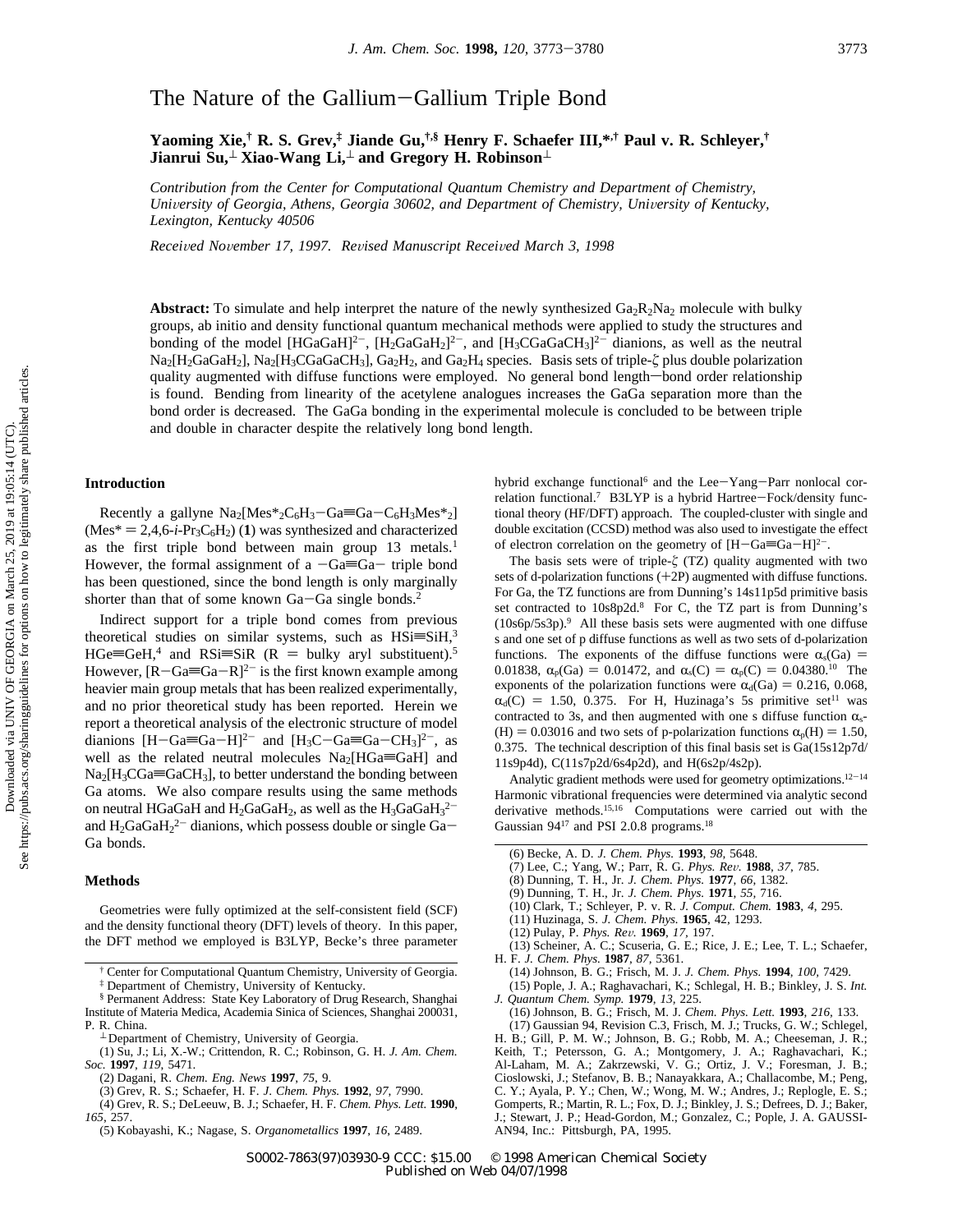

**Figure 1.** The optimized geometries of  $[HGaGaH]^{2-}$  ( $C_{2h}$  symmetry, transition state) and  $[HGaGaH]^{2-}$  ( $C_2$  symmetry) at the TZ+2P+diff B3LYP and SCF levels of theory.

**Table 1.** The Relative Energies (kcal/mol, in Parentheses) of [HGaGaH]<sup>2-</sup>, [H<sub>3</sub>CGaGaCH<sub>3</sub>]<sup>2-</sup>, and H<sub>2</sub>GaGaH<sub>2</sub> and the Numbers of Imaginary Vibrational Frequencies (NIMG)*<sup>a</sup>*

|                                                                            | SCF    |   | B3LYP            |   | Ga-Ga. |
|----------------------------------------------------------------------------|--------|---|------------------|---|--------|
| structure                                                                  | energy |   | NIMG energy NIMG |   | А      |
| trans [HGaGaH] <sup>2-</sup> $(C_{2h})$                                    | 10.7   | 1 | 9.9              | 1 | 2.457  |
| trans [HGaGaH] <sup>2-</sup> $(C_2)$                                       | 8.6    | 0 | 9.9              | 0 | 2.460  |
| dibridge [HGaGaH] <sup>2-</sup> $(D_{2h})$                                 | 0.0    | 1 | 1.6              | 1 | 2.855  |
| dibridge [HGaGaH] <sup>2-</sup> $(C_{2v})$                                 | 0.0    | 0 | 0.0              | 0 | 2.625  |
| [H <sub>3</sub> CGaGaCH <sub>3</sub> ] <sup>2-</sup> (C <sub>2h</sub> , 1) | 5.6    | 2 | 6.0              | 1 | 2.522  |
| $[H_3CGaGaCH_3]^{2-} (C_{2h}, 2)$                                          | 1.0    | 1 | 6.0              | 2 | 2.519  |
| $[H_3CGaGaCH_3]^{2-}(C_2)$                                                 | 0.7    | 0 | 4.4              | 0 | 2.572  |
| $[H_3CGaGaCH_3]^{2-} (C_i)$                                                | 0.0    | 0 | 0.0              | 0 | 2.538  |
| $[H_3CGaGaCH_3]Na_2(C_{2h})$                                               |        | 1 |                  | 1 | 2.508  |
| $HGaGaH (C_{\infty h})$                                                    |        | 2 |                  | 2 | 2.251  |
| trans HGaGaH $(C_{2h})$                                                    |        | 0 |                  | 0 | 2.636  |
| $[H_2GaGaH_2]^{2-} (D_{2h})$                                               |        | 1 |                  | 1 | 2.406  |
| $H_2GaGH_2(D_{2h})$                                                        | 1.8    | 1 | 2.9              | 1 | 2.522  |
| $H_2GaGaH_2$ $(D_{2d})$                                                    | 0.0    | 0 | 0.0              | 0 | 2.474  |
| $[H_3GaGaH_3]^{2-} (D_{3d})$                                               |        |   |                  | 0 | 2.592  |

*<sup>a</sup>* The total energies in hartrees are available in the Supporting Information.

# **Results and Discussion**

To mimic the newly synthesized  $Na<sub>2</sub>[Mes*<sub>2</sub>C<sub>6</sub>H<sub>3</sub>-Ga=Ga C_6H_3Mes*_{2}]$  molecule (1) suggested to have a formal  $-Ga \equiv Ga$ triple bond,<sup>1</sup> we studied simple model dianions:  $[H-Ga \equiv Ga H]^{2-}$ ,  $[H_2Ga=GaH_2]^{2-}$ ,  $[H_3Ga-GaH_3]^{2-}$ , and  $[H_3C-Ga=Ga-Ga$  $CH_3$ <sup>2-</sup>, as well as their related neutral molecules-Na<sub>2</sub>[H- $Ga=Ga-H$ ], Na<sub>2</sub>[H<sub>3</sub>C-Ga=Ga-CH<sub>3</sub>], HGa=GaH, and H<sub>2</sub>Ga-GaH<sub>2</sub>.

 $[H-Ga \equiv Ga - H]^2$  and  $Na_2[H-Ga \equiv Ga - H]$ . Like the geometry of the experimentally observed 1, the  $[H-Ga \equiv Ga H]^{2-}$  dianion model prefers a bent geometry. However, this may have  $C_{2h}$  or  $C_2$  symmetry depending on the level of theory (see Figure 1). The energies and the harmonic vibrational frequencies are shown in Tables 1 and 2, respectively. The difference between the  $C_{2h}$  and the  $C_2$  results is significant at the SCF level of theory, but is quite small at B3LYP and vanishes at the CCSD level. The H-Ga-Ga-H torsion angle is 122° at the SCF level but 170° at B3LYP. The energy of the  $C_{2h}$  structure is 2.1 kcal/mol higher than the  $C_2$  form at SCF, but only 0.004 kcal/mol at B3LYP. The coupled-cluster single and double excitation (CCSD) method in conjunction with the same basis set gave a  $C_{2h}$  minimum, with the Ga-Ga bond distance 2.442 Å; the lowest vibrational frequency  $(157 \text{ cm}^{-1})$ is real and corresponds to the torsion mode. The B3LYP result with the  $6-311+G^{**}$  basis set is quite similar (Table 2).

Like the isoelectronic  $Ge_2H_2$  system,<sup>4</sup> the trans-bent structure is not a global minimum on the  $[H-Ga \equiv Ga-H]^2$  potential hypersurface; two doubly bridged stationary points are lower in energy (Figure 2). The planar  $D_{2h}$  dibridged structure is a transition state, while a  $C_{2v}$  structure (butterfly shape) is the global minimum. These two doubly bridged structures differ in energy by only 1.6 kcal/mol (B3LYP). The minimum  $C_{2\nu}$ dibridged structure lies 8.6 (SCF) or 9.9 (B3LYP) kcal/mol below the energy of trans-bent structure with  $C_2$  symmetry (Table 1).

For comparison and in order to study the bonding character, we also investigated  $[H_2Ga = GaH_2]^2$ , and the *neutral* trans  $HGaGaH$ , which should have  $Ga=Ga$  double bonds, as well as  $[H_3Ga-GaH_3]^2$  and the  $H_2GaGaH_2$  molecules, which should have Ga-Ga single bonds. Our results agree well with previous theoretical studies on some of these species.<sup>19-21</sup> The linear  $H-Ga=Ga-H$  structure is a transition state, while the transbent structure  $(C_{2h}$  symmetry) is a minimum. The Ga–Ga distance in the trans structure is much longer (0.4  $\sim$  0.5 Å) than that in the linear geometry (see Figure 3), although the linkages between Ga atoms in both linear and trans structures may be regarded formally as double bonds. The same phenomena have also been reported for the  $H_2Al_2$ <sup>22,23</sup> and the  $H_2Ge_2$  molecules.<sup>4</sup> The electronic structure of the long  $Ga = Ga$  double bond in the neutral trans-bent HGaGaH molecule was described by Treboux et al.19 as being composed of two dative bonds:



Each Ga-H moiety donates a pair of electrons from the occupied sp hybrid orbital to an empty p orbital of another Ga-H moiety. However, each dative bond is much weaker than a regular covalent bond. Consequently, the Ga-Ga distance (2.636 Å at the B3LYP level of theory) not only is much longer (by about 0.4 Å) than a  $\sigma-\pi$  Ga=Ga double bond in the linear H-Ga=Ga-H structure  $(2.251 \text{ Å})$  but also, surprisingly, is even *longer* than the Ga-Ga *single* bond in H<sub>2</sub>-Ga-GaH<sub>2</sub> (2.522 Å in  $D_{2h}$  symmetry, Figure 4). (Although  $D_{2h}$  H<sub>2</sub>Ga-GaH<sub>2</sub> is a transition state, it affords the best comparison. There is no hyperconjugation, which reduces the Ga-Ga bond distance in the  $D_{2d}$  minimum structure by about 0.05 Å.) Although exceptionally long, the Ga-Ga bond in the trans-bent HGaGaH structure is composed of two pairs of

<sup>(18)</sup> PSI 2.0.8, Janssen, C. L.; Seidl, E. T.; Scuseria, G. E.; Hamilton, T. P.; Yamaguchi, Y.; Remington, R. B.; Xie, Y.; Vacek, G.; Sherrill, C. D.; Crawford, T. D.; Fermann, J. T.; Allen, W. D.; Brooks, B. R.; Fitzgerald, G. B.; Fox, D. J.; Gaw, J. F.; Handy, N. C.; Laidig, W. D.; Lee, T. J.; Pitzer, R. M.; Rice, J. E.; Saxe, P.; Scheiner, A. C.; Schaefer, H. F. PSITECH Inc.: Watkinsville, GA, 1994.

<sup>(19) (</sup>a) Treboux, G.; Barthelat, J.-C. *J. Am. Chem. Soc.* **1993**, *115*, 4870. (b) Treboux, G.; Malrieu, J.-P. *J. Am. Chem. Soc.* **1987**, *109*, 5311.

<sup>(20)</sup> Palagyi, Z.; Schaefer, H. F.; Kapuy, E. *Chem. Phys. Lett.* **1993**, *203*, 195.

<sup>(21)</sup> Lammertsma, K.; Leszczynski, J. *J. Phys. Chem.* **1990**, *94*, 5543. (22) Palagyi, Z.; Grev, R. S.; Schaefer, H. F. *J. Am. Chem. Soc.* **1993**, *115*, 1936.

<sup>(23)</sup> Lammertsma, K.; Güner, O. F.; Drewes, R. M.; Reed, A. E.; Schleyer, P. v. R. *Inorg. Chem.* **1989**, *28*, 313.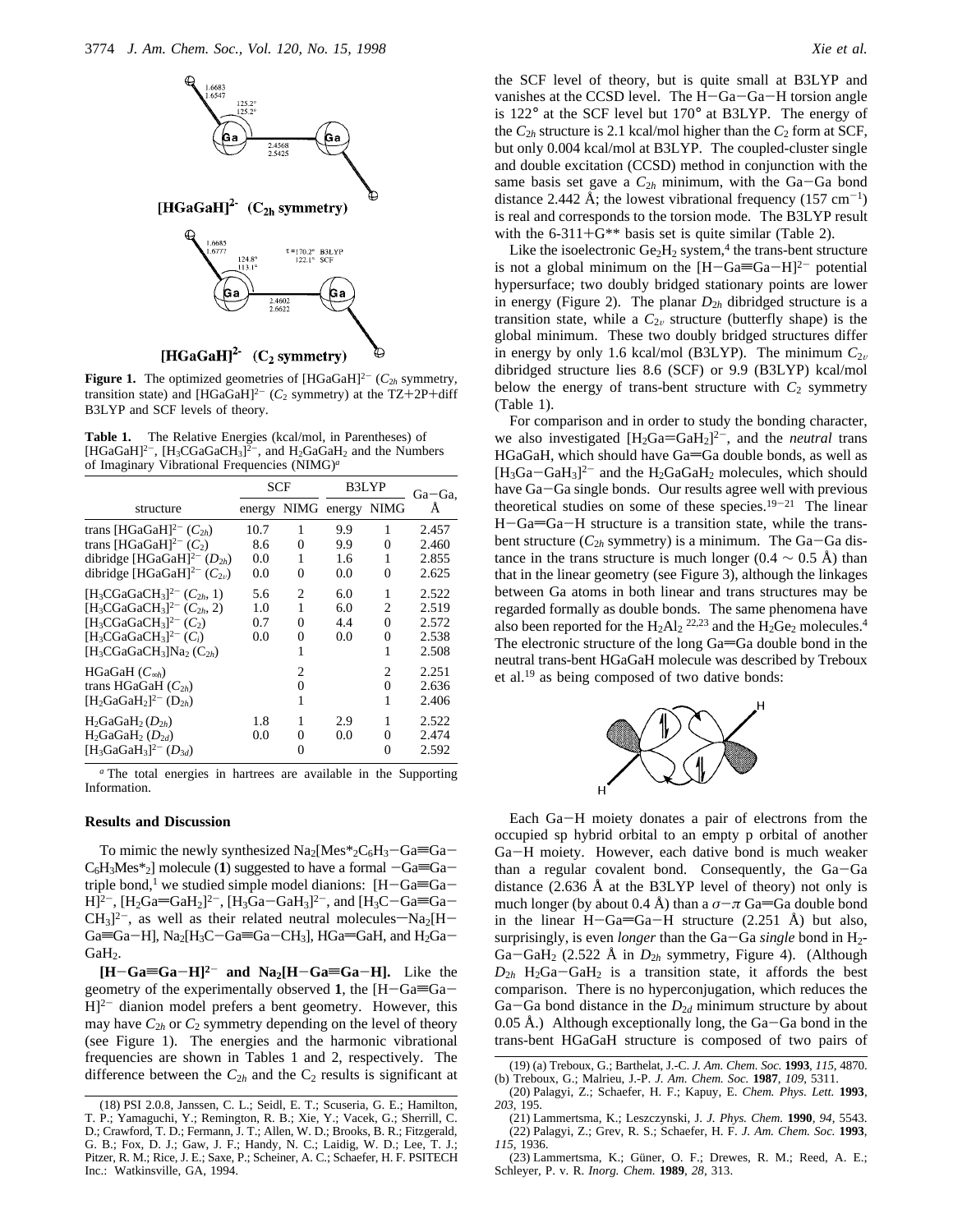**Table 2.** The Harmonic Vibrational Frequencies (cm<sup>-1</sup>) and the Infrared Intensities (km/mol, in Parentheses) of [HGaGaH]<sup>2-</sup> ( $C_{2h}$  and  $C_2$ )

|                    |                | [HGaGaH] <sup>2-</sup> $(C_{2h})$ |           |                   | [HGaGaH] <sup>2-</sup> $(C_2)$ |            |           |
|--------------------|----------------|-----------------------------------|-----------|-------------------|--------------------------------|------------|-----------|
|                    | sym            | <b>SCF</b>                        | B3LYP     | $B3LYP/6-311+G**$ | svm                            | <b>SCF</b> | B3LYP     |
| $Ga-H$ stretch     | $b_n$          | 1624(754)                         | 1487(787) | 1529              |                                | 1526(7326) | 1505(734) |
| $Ga-H$ stretch     | $a_{\rm g}$    | 1613(0)                           | 1469(0)   | 1518              | a                              | 1527(796)  | 1485(164) |
| $Ga-Ga$ stretch    | a <sub>g</sub> | 488(0)                            | 491(0)    | 498               | a                              | 446(2)     | 494(0.5)  |
| $Ga - Ga - H$ bend | $b_n$          | 111(179)                          | 240(59)   | 221               |                                | 207(765)   | 252(38)   |
| $Ga - Ga - H$ bend | $a_{\rm g}$    | 157(0)                            | 195(0)    | 189               | a                              | 228(15)    | 199(96)   |
| torsion            | a <sub>u</sub> | 519i                              | 81i       | 206               | a                              | 140(8)     | 91(2064)  |



[HGaGaH]<sup>2-</sup> ( $D_{2h}$  symmetry, TS)



# [HGaGaH]<sup>2-</sup> ( $C_{2v}$  symmetry)

**Figure 2.** The optimized geometries of dibridged [HGaGaH]<sup>2-</sup>  $(D_{2h}$ symmetry, transition state) and [HGaGaH]<sup>2-</sup> ( $C_{2\nu}$  symmetry) at the TZ+2P+diff B3LYP and SCF levels of theory.



HGaGaH  $(D_{\infty h}$  symmetry, TS)





**Figure 3.** The optimized geometries of neutral HGaGaH (*D*∞*<sup>h</sup>* symmetry, transition state) and HGaGaH  $(C_{2h}$  symmetry) at the TZ+2P+diff B3LYP and SCF levels of theory.

electrons which form weak dative bonds. Hence, it should be considered formally as a *double* bond. Indeed, Lappert's 1976 description<sup>24</sup> of the 2.764 Å Sn-Sn bond, comprised of two dative bonding orbitals, as a bent and weak *double* bond has been widely accepted, $25$  even though the distance is very close to that of a single  $Sn-Sn$  bond  $(2.770 \text{ Å})$ .<sup>26</sup> Such bent and weak bonds also have been reported and analyzed for related systems, such as  $H_2Si_2$ , by Grev and Schaefer.<sup>3</sup>

In the trans-bent dianion  $[H-Ga \equiv Ga-H]^2$ , the additional pair of electrons forms a  $\pi$ -bond between the two Ga atoms perpendicular to the  $C_s$  plane. This additional  $\pi$ -bonding reduces the Ga-Ga distance from 2.640 Å in the bent neutral



 $H_2GaGaH_2$  (D<sub>2h</sub> symmetry, TS)



 $H_2GaGaH_2$  (D<sub>2d</sub> symmetry)

**Figure 4.** The optimized geometries of  $H_2GaGaH_2$  ( $D_{2h}$  symmetry, transition state) and  $H_2GaGaH_2$  ( $D_{2d}$  symmetry) at the TZ+2P+diff B3LYP and SCF levels of theory.

system (Figure 3) to 2.460 Å in the bent dianion (Figure 1). It is reasonable to describe this Ga-Ga bonding, which involves a weak bent double bond plus a *π* bond, as a *triple* bond. The preference of two dative bonds and a  $\pi$  bond can be explained as that each GaH fragment has <sup>2</sup>Π ground state corresponding to  $n_{\sigma}^2$   $p_{\pi x}$  configuration. The coupling of the two fragments would favor a trans-bent structure. (For comparison, each CH fragment has a low-lying quartet state, and the coupling of two quartet CH fragments would favor  $\sigma + 2\pi$  bonds with the linear  $H-C\equiv C-H$  structure.)<sup>3,19</sup> Our localized molecular orbital analysis confirms the above description. The contour maps based on the CCSD geometry  $(C_{2h})$  in Figure 5 show that there are three occupied localized molecular orbitals connecting the Ga atoms. Two of them (at the top and the center of Figure 5) are obviously dative bonding orbitals (not lone pairs). The other one (at the bottom of Figure 5) can be regarded as a  $\pi$ -bonding orbital. These results show that three occupied bonding orbitals connect the two Ga atoms, supporting the conclusion that a  $Ga \equiv Ga$  triple bond is involved. However, both the dative and the  $\pi$  bonding are weak. Hence, the GaGa bond in [H-Ga=Ga- $[H]^{2-}$  has an exceptionally long distance (2.460 Å), only 0.06 Å shorter than a regular  $\sigma$  Ga–Ga single bond (2.522 Å in the  $D_{2h}$  H<sub>2</sub>Ga-GaH<sub>2</sub> structure, Figure 4).

We computed a model molecule  $Na<sub>2</sub>[HGaGaH]$  to study the effect of the alkali atoms in the experimental system  $Na_2[Mes^*{}_{2}C_6H_3-Ga \equiv Ga - C_6H_3Mes^*{}_{2}]$  (1). A stationary point was optimized in  $C_{2h}$  symmetry (Figure 6). The Ga-Ga bond distance  $(2.441 \text{ Å})$  is about 0.02 Å shorter than that in the  $[H-Ga \equiv Ga-H]^2$  dianion with the B3LYP method, but the

<sup>(24)</sup> Goldberg, D. E.; Harris, D. H.; Lappert, M. F.; Thomas, K. M. *J. Chem. Soc., Chem. Commun.* **1976**, 261.

<sup>(25)</sup> Elschenbroich, Ch.; Salzer, A. *Organometallics,* 2nd ed.; VCH Publishers: New York, 1992; p 133.

<sup>(26)</sup> Preut, V. H.; Haupt, H.-J.; Huber, F. *Z. Anorg. Allg. Chem.* **1973**, *396*, 81.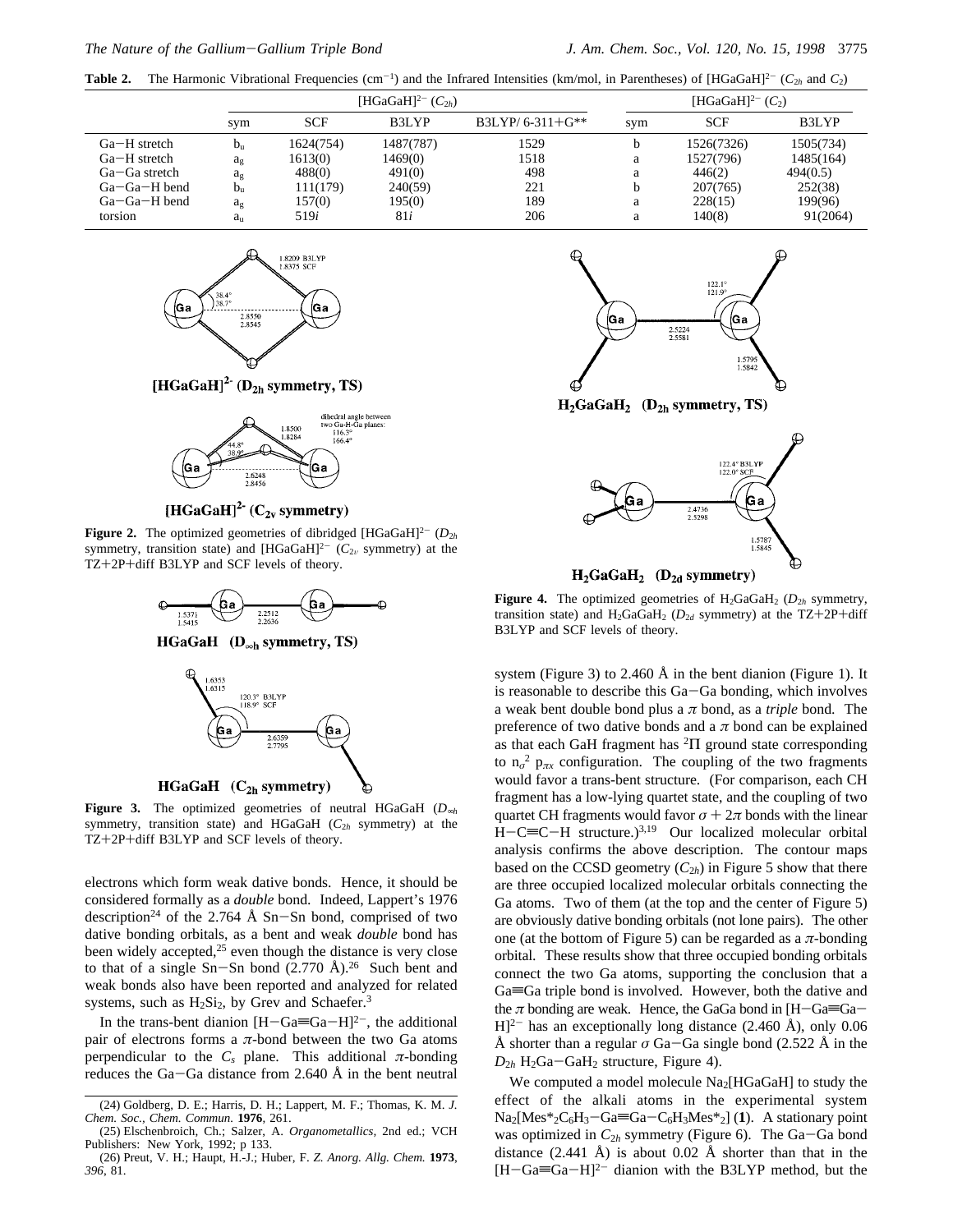

**Figure 5.** The contour maps of the three bonding orbitals of  $[HGaGaH]^{2-}$  ( $C_{2h}$  symmetry). Those at the top and the middle are the dative bond orbitals (XY plane), and the one at the bottom is the *π* bond orbital (XZ plane).

bond character should be the same in both. The single imaginary vibrational frequency (30*i* cm<sup>-1</sup> at B3LYP, or 29*i*  $cm^{-1}$  for SCF), a  $B_u$  normal mode, moves the two Na atoms the direction shown by the arrows in Figure 6, leading to a

minimum with  $C_s$  symmetry. This  $C_s$  structure lies ca. 4.1 kcal/ mol lower in energy at B3LYP. Since the potential curve for this  $B_u$  mode is very flat, the  $C_s$  structure is not chemically meaningful, and such a small imaginary frequency might not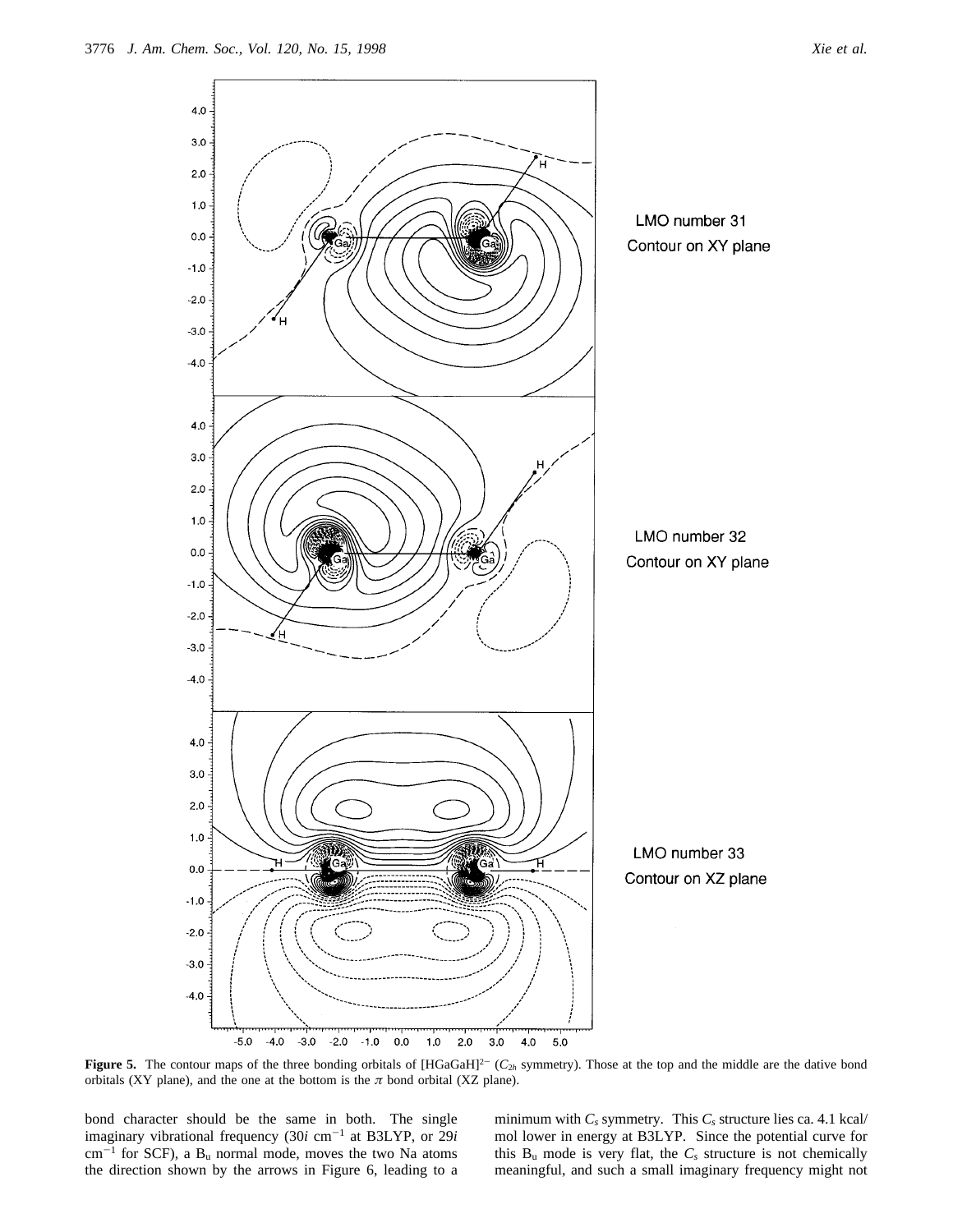**Table 3.** The Harmonic Vibrational Frequencies (cm<sup>-1</sup>) and the Infrared Intensities (km/mol, in parentheses) of  $[H_3CGaGaCH_3]^2$ <sup>-</sup> (*C*<sub>2</sub> and *C<sub>i</sub>*) at the TZ+2P+Diff B3LYP Level of Theory

| $[H_3CGaGaCH_3]^{2-}$<br>$(C_{2h}$ symmetry, 1) | 3090 (6633), 3077 (0), 3077 (248), 3044 (0), 2996 (0), 2995 (246), 1461 (0), 1460 (271), 1454 (68), 1453 (0), 1124 (0),<br>1124 (152), 647 (155), 621 (0), 569 (0), 565 (30), 423 (132), 422 (0), 161 (0), 125 (0), 63 (63), 58 (2), 5 (34), 62i |
|-------------------------------------------------|--------------------------------------------------------------------------------------------------------------------------------------------------------------------------------------------------------------------------------------------------|
| $[H_3CGaGaCH_3]^{2-}$                           | 3086 (1347), 3064 (0), 3063 (80), 3061 (0), 2992 (0), 2992 (60), 1458 (0), 1455 (71), 1453 (1036), 1442 (0), 1117 (0),                                                                                                                           |
| $(C_{2h}$ symmetry, 2)                          | 1117 (79), 633 (0), 609 (46), 589 (553), 527 (0), 425 (124), 423 (0), 162 (0), 121 (0), 55 (144), 53 (5), 63 <i>i</i> , 83 <i>i</i>                                                                                                              |
| $[H_3CGaGaCH_3]^{2-}$                           | 3078 (10139), 3076 (<1), 3070 (11787), 3053 (2055), 2995 (2633), 2994 (8), 1459 (42), 1457 (179), 1455 (1600),                                                                                                                                   |
| (C <sub>2</sub> symmetry)                       | 1451 (58), 1127 (1264), 1124 (29), 637 (116), 611 (276), 573 (2697), 562 (155), 433 (3958), 419 (137), 145 (6),                                                                                                                                  |
|                                                 | 115 (5), 84 ( $\leq$ 1), 75 (176), 46 (300), 38 (12)                                                                                                                                                                                             |
| $[H_3CGaGaCH_3]^{2-}$                           | 3083 (303), 3083 (0), 3065 (0), 3064 (993), 2995 (104), 2995 (0), 1465 (0), 1462 (43), 1456 (0), 1455 (162),                                                                                                                                     |
| $(C_i$ symmetry)                                | 1155 (404), 657 (0), 633 (360), 576 (0), 575 (182), 445 (246), 441 (0), 159 (0), 155 (0), 138 (0), 128 (0),                                                                                                                                      |
|                                                 | 115(17), 62(7), 60(45)                                                                                                                                                                                                                           |



 $H_2Ga_2Na_2(C_{2h}$  symmetry)

**Figure 6.** The optimized geometry of  $\text{Na}_2[\text{HGaGaH}]^{2-}$  with  $C_{2h}$ symmetry at the TZ+2P+diff B3LYP and SCF levels of theory. The arrows on the Na atoms indicate the direction corresponding to the normal mode of the imaginary vibrational frequency.



**Figure 7.** Two optimized geometries of  $[H_3CGaGaCH_3]^{2-}$  with the constraint of  $C_{2h}$  symmetry (second saddle point or transition state) at the TZ+2P+diff B3LYP and SCF levels of theory.

survive at higher theoretical levels. (Further discussion will be found below.)



**Figure 8.** The optimized geometries of  $[H_3CGaGaCH_3]^2$  with  $C_i$  and *<sup>C</sup>*<sup>2</sup> symmetry at the TZ+2P+diff B3LYP and SCF levels of theory.

 $[H_3C-Ga \equiv Ga - CH_3]^2$  and  $Na_2[H_3C-Ga \equiv Ga - CH_3]$ . There are two stationary  $C_{2h}$  structures (2 and 3) for the larger model dianion  $[H_3C-\text{Ga} \equiv \text{Ga}-\text{CH}_3]^2$ , corresponding to the different internal-rotation positions of the methyl groups (Figure 7). The energy difference (0.07 kcal/mol) is very small at the B3LYP level, but is 4.6 kcal/mol at SCF. The higher energy form (*C*<sup>2</sup>*h*, **1**) has one imaginary vibrational frequency (63*i* cm<sup>-1</sup>); this corresponds to a  $B_g$  mode, which leads to  $C_i$ symmetry (Table 3). The lower energy  $(C_{2h}, 2)$  form has, surprisingly, two imaginary vibrational frequencies (63*i* and 83*i*  $cm^{-1}$ , Table 3) corresponding to  $B_g$  and  $A_u$  modes. Optimization following these modes gave two minima with  $C_i$  and  $C_2$ symmetry, respectively (Figure 8). The p orbitals form better *<sup>π</sup>*-bonds in the planar skeleton; the Ga-Ga bond distance in the  $C_i$  structure (2.538 Å) is 0.034 Å shorter than that in  $C_2$ symmetry.

The methyl groups in the *Ci* structure are rotated around the Ga–C bonds by about  $3^\circ$  from the  $C_{2h}$  position. The  $C_i$  energy is lower than the  $C_{2h}$  energy by 6.0 kcal/mol at the B3LYP level. The Ga-Ga bonding character of  $[H_3C-Ga \equiv Ga CH<sub>3</sub>$ <sup>2-</sup> is similar to that in [H-Ga=Ga-H]<sup>2-</sup>, but the Ga-Ga bond length in  $[H_3C-Ga\equiv Ga-CH_3]^{2-}$  is about 0.1 Å longer at both the B3LYP and SCF levels of theory (Figures 1). The same trend has been reported for  $HSi-SiH$ ,<sup>5</sup> where methyl substitution increases the Si-Si bond length (from 2.111 to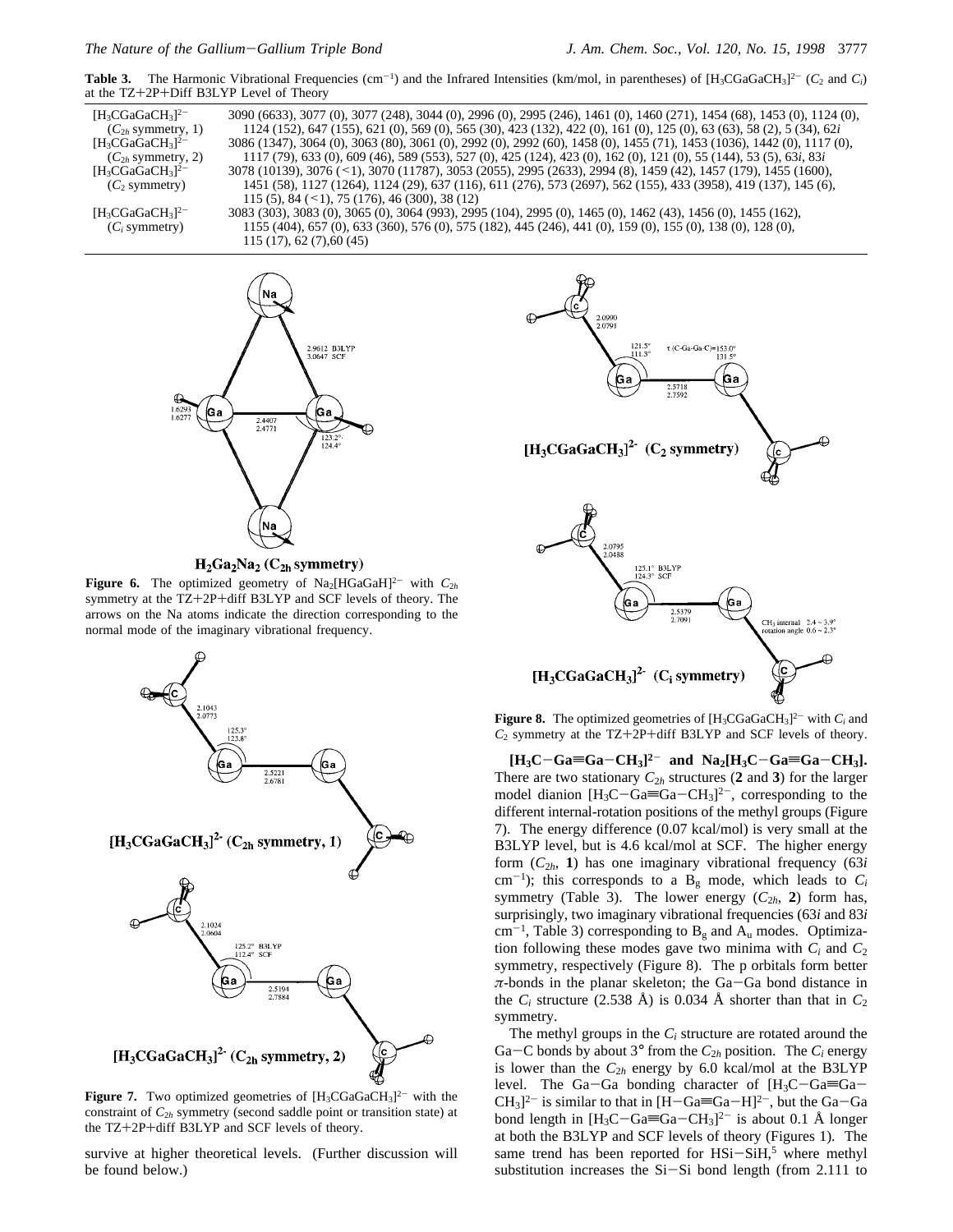

**Figure 9.** The contour maps of the three bonding orbitals of  $[H_3CGGaCH_3]^2$ <sup>-</sup> ( $C_i$  symmetry). Those at the top and the middle are the dative bond orbitals (XY plane), and the contour map at the bottom is the  $\pi$  bond orbital (XZ plane).

2.123 Å). However, as reported in the same paper, the larger substituents actually reduce the Si-Si bond length (from 2.111 Å for HSiSiH to 2.094 Å for  $F_3Si-SiSi-SiF_3$  or to 2.095 Å for Me<sub>3</sub>Si-SiSi-SiMe<sub>3</sub>). As with  $-Si\equiv Si^{-}$ , the  $[-Ga\equiv Ga^{-}]^{2-}$ 

length may also be decreased by large susbtituents. The contour maps of the three bonding LMOs of  $[H_3C-Ga\equiv Ga-CH_3]^{2-}$ are shown in Figure 9. The dative bond orbitals and the *π*-bond orbital have almost the same shape as in  $[H-Ga\equiv Ga-H]^2$ .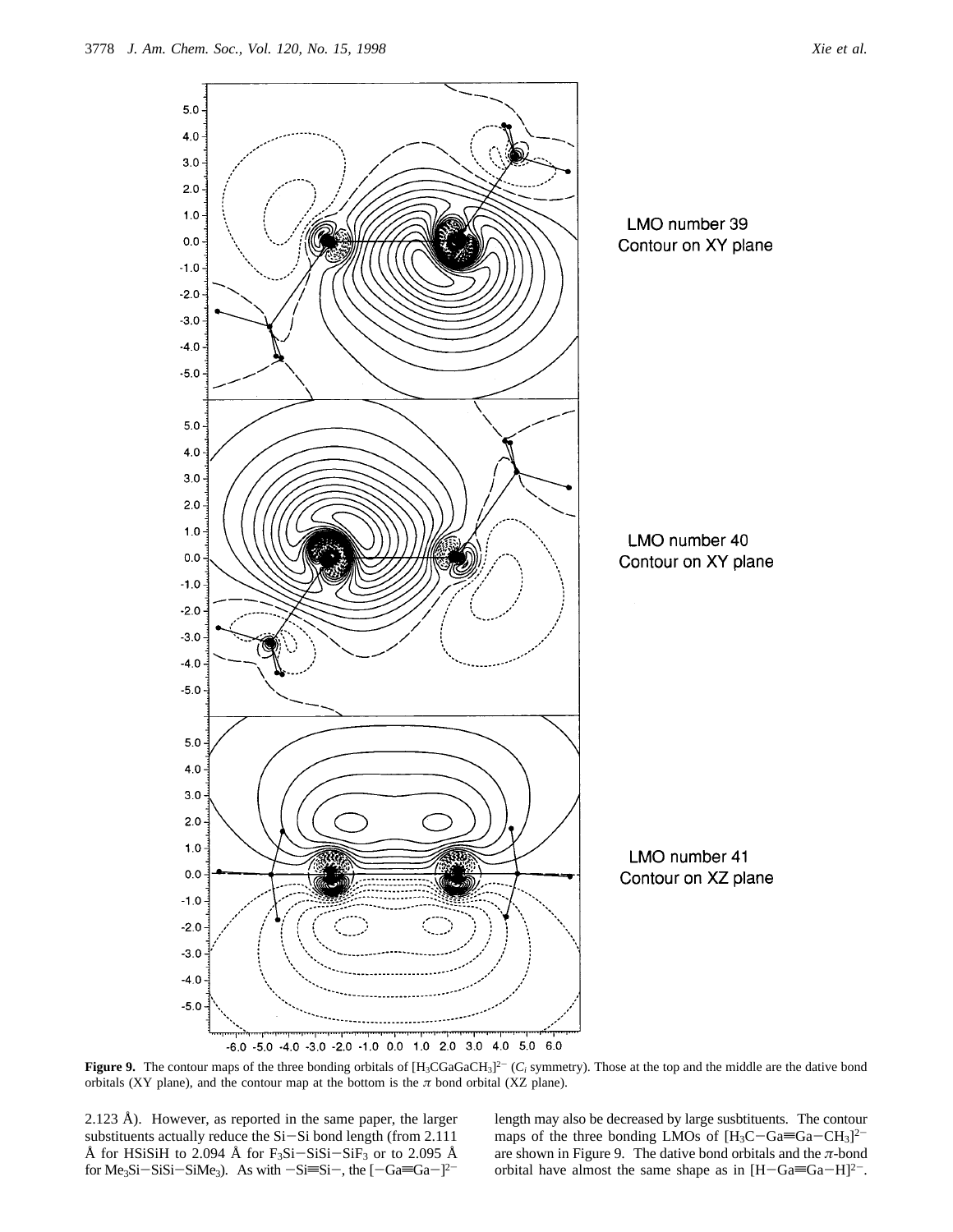

 $(CH_3)_2Ga_2Na_2(C_{2h}$  symmetry)

**Figure 10.** The optimized geometry of  $\text{Na}_2[\text{H}_3\text{CGaGaCH}_3]^2$  with  $C_{2h}$ symmetry at the TZ+2P+diff B3LYP and SCF levels of theory.

As discussed above for  $[H-Ga \equiv Ga-H]^2$ , there should be a  $Ga \equiv Ga$  triple bond in this molecule as well.

The energy of the C<sub>2</sub> structure of  $[H_3C-Ga\equiv Ga-CH_3]^{2-}$ (Figure 8), which is similar to  $[HGa \equiv GaH]^{2-}$ , is about 4.4 kcal/ mol higher than the *Ci* minimum with the B3LYP method (but only 0.7 kcal/mol at SCF). It is 1.6 kcal/mol lower in energy than that of  $C_{2h}$  structures. The B3LYP Ga-Ga bond length is 2.572 Å (2.759 Å with SCF). The torsion angle,  $153.0^{\circ}$  at B3LYP, decreases from  $170.2^{\circ}$  in  $[H-Ga \equiv Ga-H]^{2-}$  (but increases from 122.1° to 131.5° at the SCF level). Qualitatively, the Ga=Ga bond character in  $[H_3C-Ga=Ga-CH_3]^2$  is similar to that in  $[H-Ga=Ga-H]^{2-}$ .

Like  $[H_3C-Ga=Ga-CH_3]^{2-}$ , two stationary points for the neutral  $Na_2[H_3C-Ga \equiv Ga - CH_3]$  in  $C_{2h}$  symmetry were optimized. The CH<sub>3</sub> orientations differ, but their energies are nearly the same (within 0.4 kcal/mol). The Ga-Ga bond length of the  $[H_3C-Ga=Ga-CH_3]^2$  form with the lower energy is about 0.02 Å (B3LYP) shorter than that of the  $C_{2h}$  structure. Neither are minima. One has a single imaginary vibrational frequency  $(15i \text{ cm}^{-1}, \text{B}_u)$ , but the second has three  $(A_u, B_g, B_u)$ . The  $B_u$ mode leads to a minimum with  $C_s$  symmetry (like Na<sub>2</sub>[H- $Ga=Ga-H$ ]), which has an energy 0.22 kcal/mol lower than the first  $C_{2h}$  structure. In comparison with  $Na<sub>2</sub>[H-Ga \equiv Ga -$ H], the magnitude of the  $B_u$  imaginary vibrational frequency and the energy difference between the  $C_s$  and  $C_{2h}$  structures become smaller, indicating that the potential curve is much flatter for  $\text{Na}_2[\text{H}_3\text{C}-\text{Ga} \equiv \text{Ga}-\text{CH}_3]$ . We expect that the  $C_{2h}$ structure may become a genuine minimum if bulky groups replace the methyl substituents.

"Bond orders" depend on the definition, but should be consistent if the same method is applied to a related set of molecules. The Wiberg bond index (WBI)<sup>27</sup> and NLMO/NPA<sup>28</sup> results in Table 4 (obtained as implemented in Gaussian9417) are not only quite similar for most of the species, but also correspond closely to the expectation of single, double, and triple bonds for the model compounds in their idealized geometries. However, there is no general bond length-bond order relationship. The GaGa distances are considerably shorter in the neutral molecules than in the dianions.

The GaGa distance of 2.25 Å in linear neutral  $HGa = GaH$ corresponds to a double bond, but the GaGa double bond in  $[H_2Ga = GaH_2]^{2-}$  ( $D_{2h}$  and  $C_{2h}$ ) is much longer, 2.40 Å.

**Table 4.** Wiberg Bond Index (WBI) and Natural Localized Molecular Orbital Natural Population Analysis (NLMO/NPA) Bond Orders Compared with Bond Lengths (Å) of [HGaGaH]<sup>2-</sup>,  $[H_3CGaGaCH_3]^{2-}$ , and  $H_2GaGaH_2$  in Various Geometries

|                                                                        | bond order |          | $Ga - Ga$      |  |
|------------------------------------------------------------------------|------------|----------|----------------|--|
| molecule                                                               | WBI        | NIMG/NPA | bond length, A |  |
| single                                                                 |            |          |                |  |
| $[H_3Ga-GaH_3]^{2-} (D_{3d})$                                          | 0.95       | 1.02     | 2.592          |  |
| $H_2Ga-GaH_2(D_{2h})$                                                  | 0.85       | 0.93     | 2.522          |  |
| $H_2Ga-GaH_2(D_2d)$                                                    | 0.89       | 1.05     | 2.474          |  |
| double                                                                 |            |          |                |  |
| [H <sub>2</sub> Ga=GaH <sub>2</sub> ] <sup>2-</sup> (D <sub>2h</sub> ) | 1.94       | 2.21     | 2.406          |  |
| [H <sub>2</sub> Ga=GaH <sub>2</sub> ] <sup>2-</sup> (C <sub>2h</sub> ) | 1.88       | 1.94     | 2.407          |  |
| $HGa = GAH(Dsoh)$                                                      | 1.86       | 1.95     | 2.251          |  |
| triple                                                                 |            |          |                |  |
| [HGa $\equiv$ GaH] <sup>2-</sup> (D <sub>ssh</sub> )                   | 2.95       | 3.02     | 2.214          |  |
| [HGa=GaH] <sup>2-</sup> $(C_{2h})$                                     | 2.36       | 3.02     | 2.457          |  |

Constrained linear  $[H-Ga \equiv Ga-H]^2$  unambiguously has a *triple bond,* but the GaGa distance 2.2 Å is comparable to that of the *double bond* in linear HGa=GaH.

Bending lengthens the GaGa separations in  $[RGaGaR]^{2-}$ derivatives considerably, but in  $[H_2Ga=GaH_2]^{2-}$  reduces the WBI (to about 2.4) and the NLMO/NPA bond order hardly at all (Table 4). This is consistent with our description of bonding comprised of a  $\sigma$  and two weak dative bonds. The electronic structure, rather than bond lengths, determines the nature of multiple bonds.

## **Concluding Remarks**

The bent structures of the model molecules  $[H-Ga \equiv Ga H]^{2-}$ ,  $[H_3C-Ga \equiv Ga - CH_3]^{2-}$ ,  $Na_2[H-Ga \equiv Ga-H]$ , and  $Na_2$ - $[H_3C-Ga=Ga-CH_3]$  are confirmed to have essentially  $-Ga \equiv Ga$  triple bonds, composed of two dative and a  $\pi$  bond. However, the dative bonds in these molecules are weak, and their bond orders may be decreased somewhat. Consequently, such triple bonds in bent systems are not as strong as those in linear molecules. Bond lengths are larger in dianions than corresponding neutral molecules. Accordingly, the  $Ga \equiv Ga$ distance in a bent dianion may be only slightly shorter than a Ga-Ga single bond in a neutral reference molecule.

The nature of a chemical bond is determined primarily by the electronic structure, not by the molecular geometry. A weak triple bond is different from a double bond, which in turn is different from a single bond, even though bond lengths may be similar. Triple bonds with an ideal acetylene-like linear geometry should be shorter than an ethylene-like double bond and much shorter than a single bond, not only because more electron pairs are involved in bonding, but also because of the smaller number of repulsive interactions involving the bonds to the substituents. "Bond orders" depend on their definition, but bond length comparisons are only valid if there is no significant variation in the bond strengths of the individual bonds. There are large differences even in the simple models.

Triple bonds do not require geometries to be linear. Wellknown exceptions include bent acetylenes in small rings, e.g. benzyne,<sup>29</sup> cyclohexyne, cyclopentyne, and cyclobutyne. It may also be noted that  $HBBH^{2-}$  and HCCH, when bent to  $120^{\circ}$ , show very little change in the Wiberg bond index (e.g. 2.992 for HBBH<sup>2-</sup> and 2.977 for HCCH). On bending HGaGaH<sup>2-</sup>, there is much more mixing of the Ga  $\sigma$  orbitals into the inplane " $\pi$ " bond hydridization than in the first row cases. This is the main difference with respect to  $HBBH^{2-}$  in the bonding

<sup>(27)</sup> Wiberg, K. B. *Tetrahedron* **1968**, *24,* 1083.

<sup>(28)</sup> Reed, A. E.; Schleyer, P. v. R. *Inorg. Chem.* **1988**, *27*, 3969.

<sup>(29)</sup> Jiao, H.; Schleyer, P. v. R.; Beno, B. R.; Houk, K. N.; Warmuth, R. *Angew. Chem., Int. Ed. Engl.* **1997**, 2761.